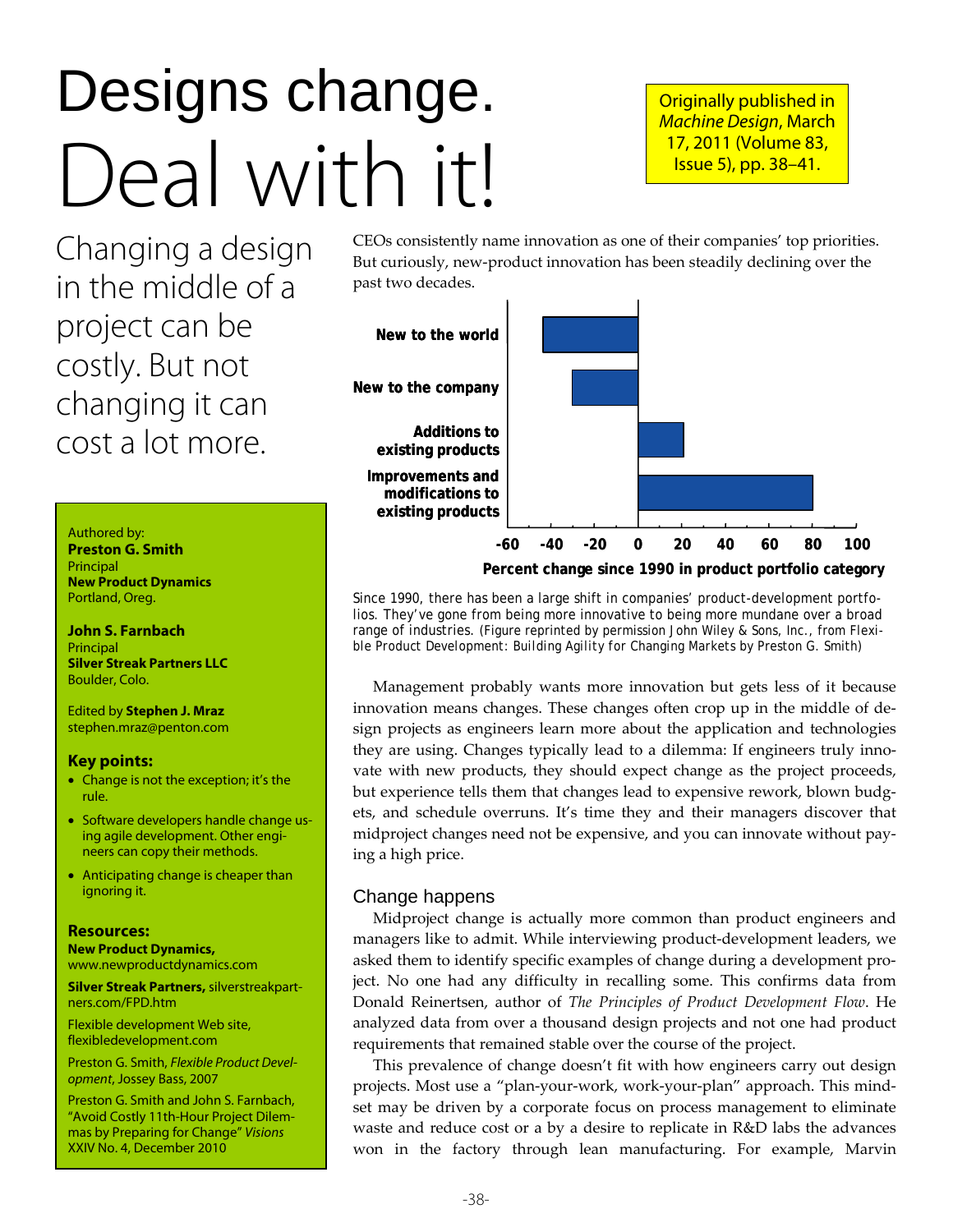## **The case of the bicycle-hub design project**



Narrow bike hub flanges (left) provide enough torsional rigidity for riders, while wide flanges (right) require more material, thus they add weight and cost.

A company designs and manufactures mechanical bicycle components, and its engineering team is embarking on a project to design a new hub for a spoked wheel. The critical engineering work is in the bearings, seals, and a quickrelease mechanism. But the hub flanges present a controversial style issue.

Spoked bike hubs can have narrow or wide flanges. Narrow flanges use less material and, thus, are lighter and have lower manufacturing cost. However, many bike aficionados believe wide flanges improve the hub's torsional stiffness. The design team discusses this but also knows narrow flanges are structurally adequate. Engineers on the team favor the narrow format for its technical merit, although marketing prefers the wide flange for its customer appeal.

The engineers are anxious to proceed, so they settle on narrow flanges. The table below summarizes their planned budget and schedule.

| Project                               | Project<br>expense | Schedule | Cost per<br>hub |
|---------------------------------------|--------------------|----------|-----------------|
| Hub<br>development<br>(narrow flange) | \$100,000          | 3 months | 57              |

Two months into the project, marketing is working with distributors on the product launch and discovers they strongly prefer wide flanges and insist the narrow-flange hub will not be competitive. So the project must change, and it will be costly. (This is exactly why designers fear change.) The project now looks like this:

| Project                      | Project   | Schedule | Cost per |
|------------------------------|-----------|----------|----------|
|                              | expense   |          | hub      |
| Sunk project costs           | \$70,000  | 2 months | none     |
| Redesign with<br>Wide flange | \$100,000 | 3 months | \$10     |
| Project outcome              | \$170,000 | 5 months | \$10     |
| Variance from plan           | \$70,000  | 2 months | \$3      |



Normally, this would be the end of this sad but all-toocommon story. But there is an alternative. The team could have realized at the outset that the hub design was an item of uncertainty. Then the next step would've been to explore the issue in an initial iteration. Specifically, they could have experimented by building mock-ups of the two styles or simply procuring competitive samples of each, and showing them to some customers and distributors to gauge their reactions. This early experiment would have resolved the uncertainty before the company had sunk significant amounts of time and cash into the project. With this approach, their project now looks like this:

| Project             | Project   | Schedule | Cost per    |
|---------------------|-----------|----------|-------------|
|                     | expense   |          | hub         |
| Prototype both hubs | \$5,000   | none     |             |
| Develop chosen hub  | \$100,000 | 3 months | \$7 to \$10 |
| Variance from       | \$5,000   | 0 months | \$3         |
| original plan       |           |          | maximum     |

The new result differs significantly from that of the original plan. Although the flexible plan cost \$5,000 more than the original, it saved \$70,000 of unexpected cost overruns and two months of schedule slip. This is typical of flexible product development: The price for flexibility (\$5,000) was far less than the cost of sticking with the wrong design. If the choice of flange had been more certain, the \$5,000 for flexibility would not have been justified. However, the decision wasn't certain, so it was well worth the extra cost to mitigate the chance of expensive surprises later in the project.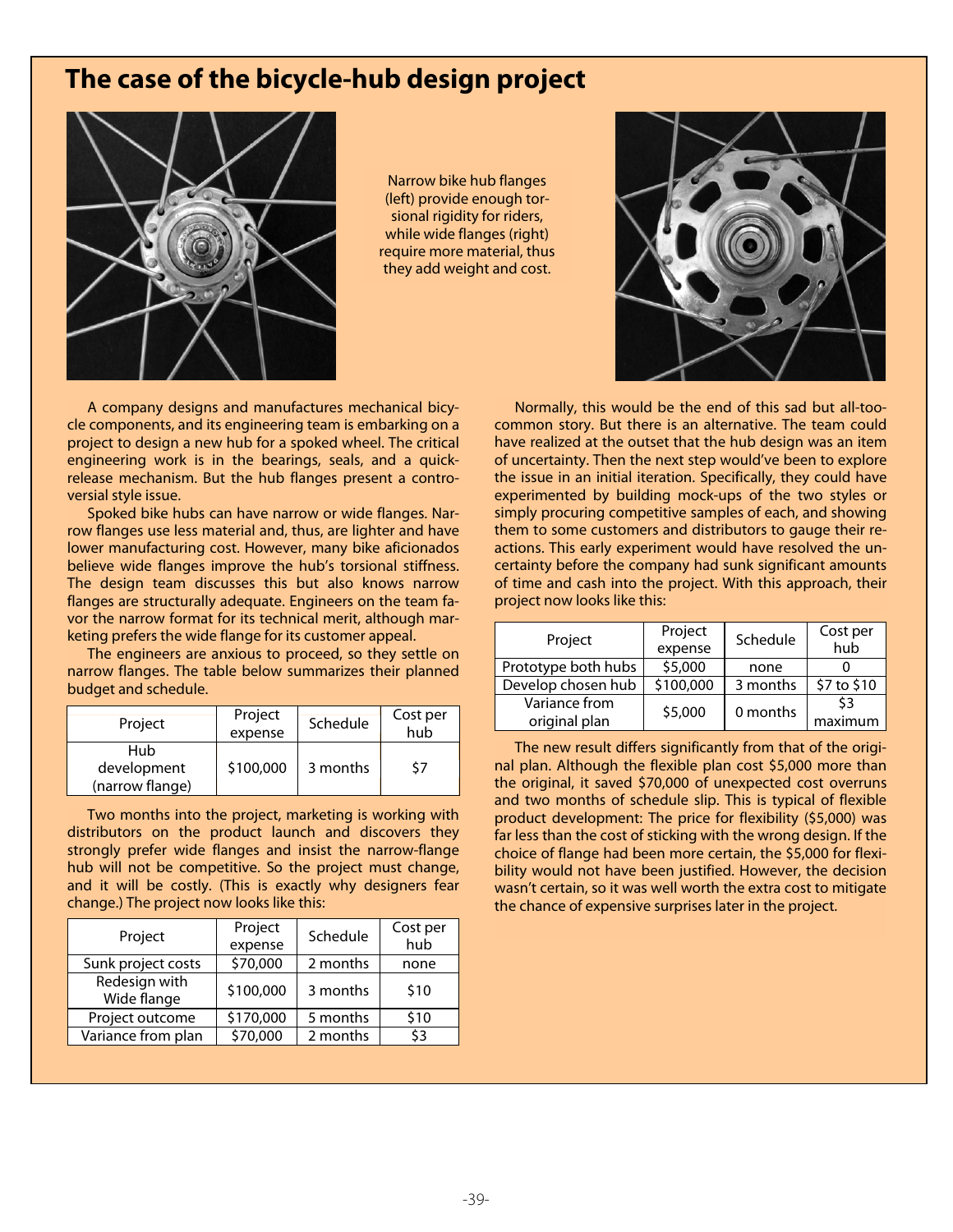Patterson, author of *Leading Product Innovation*, says that without thor‐ ough planning, "This inevitably leads to scrapped engineering efforts, re‐ work, and schedule delays." The roots of this plan‐well, avoid‐change approach are deeply embedded in management thinking and corporate culture. An analysis of 13 marketing textbooks backs this up by revealing that product developers are trained to plan thoroughly before they act.

In short, midstream change is common and natural in innovation projects, but engineers and their managers have learned that such changes often have costly conse‐ quences. So they plan carefully and stick to the plan to avoid these conse‐ quences. Unfortunately, this path does not lead to successful innova‐ tion. But there is a middle path: An‐ ticipate changes so you are ready for them when they happen. This makes changes less costly and fosters an en‐ vironment where innovation can flourish.

## A cue from software developers

Software developers have pioneered new methods of dealing with midstream change. Formerly, they used a so-called waterfall method, which was based on heavy up‐front planning and strictly sticking to the plan to avoid rework. As the software world became more turbulent, how‐ ever, this approach began to conflict with reality. Thus, over the past dec‐ ade, software developers have em‐ braced agile software development (see side bar), which uses an iterative approach to deal with change by rely‐ ing on a make‐a‐little, try‐a‐little strategy. By continually testing de‐ sign features on real customers, they avoid many of the big surprises that typically crop up toward the end of projects.

Unfortunately, agile development can only be applied directly to soft‐

ware because it depends on some unique characteristics of software, such as object technologies and the ability to automate testing. But agile provides a wonderful list of tips for other engineers on how to accommo‐ date change:

- Identify uncertainties early and work to resolve them.
- Adopt a more iterative style.
- Try things out—experiment a lit‐ tle.
- Defer decisions in uncertain ar‐ eas.
- Create and maintain options.
- Use product architecture to "fence off" areas likely to change.

Agile software development Agile development typically works against a backlog or list of product features gathered from the marketplace. This backlog, rather than a detailed plan, comprises the product requirements. Instead of tackling the entire backlog at once, the agile approach uses short iterations (also dubbed sprints in the popular methodology called Scrum). Iterations typically last two weeks, a duration that remains constant throughout the project. Detailed plans are not formulated until the beginning of each iteration as marketing prioritizes the backlog. Then the development team, knowing how much they can accomplish in an iteration, draws a line that far down on the prioritized backlog, and this becomes their plan for that iteration. At the end of each iteration, the team demonstrates to marketing the working software they've completed, and often to customers as well, to ensure the code meets customer needs. Then the team plans and proceeds with the next iteration.

## Three fallacies about change

Designers' apparent rigidity about careful planning and sticking to the plan seems to stem from fears of what might happen if they stray from the plan.

Here are three fallacies that lead engineers to fear change.

## **Fallacy #1: Flexibility is expen‐ sive.**

Engineers and their managers be‐ lieve midproject change is expensive because they have seen changes lead to project delays and budget over‐ runs. They attribute those delays and overruns to the cost of being flexible and open to change. But you can re‐ duce the cost of being flexible by pre‐ paring for changes rather than treating them as surprises and deal‐ ing with them as they arise. For ex‐ ample, the cost of flexibility in the bike‐hub example (see The Case of the Bicycle‐hub Design Project) was only \$5,000 for prototypes. The \$70,000 squandered on the wrong de‐ sign was actually cost of inflexibility, of ignoring uncertainty and failing to seek better information.

Insurance provides a useful anal‐ ogy. When it comes to fire insurance on your house, you have two options. One is to be careful with fire, assume the odds of a fire are negligible, and be willing to assume the full cost of replacing your house if it burns down. The other option is to pay an insurance premium up front each year. Then, if your house burns down, your cost is much lower. Simi‐ larly, if you take the time and pay for exploring uncertainties up front dur‐ ing a design project, the project won't come off the rails when it's bushwhacked by an "unforeseen" change, which leads to major schedule slips and budget overruns.

## **Fallacy #2: Flexibility makes pro‐ jects unpredictable.**

Product designers seem to believe that flexibility is a wild card that in‐ jects unpredictably into their projects. Following this logic, they try to im‐ prove predictability by planning out all the details and then slavishly fol‐ lowing the plan. This works well if the market and technology are stable